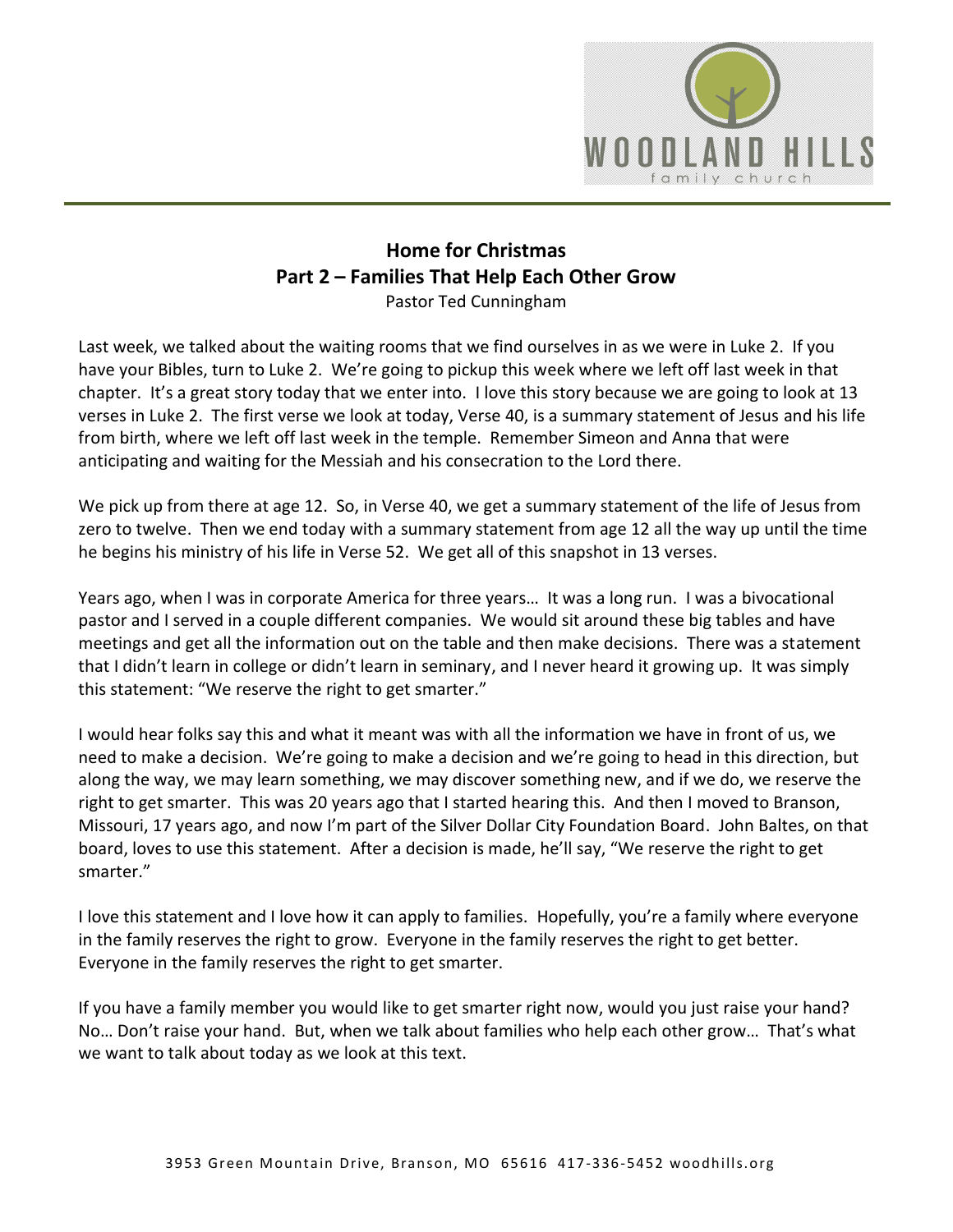We want to be a family that is constantly encouraging each other, so when our kids were five and seven years old, Stephanie Watson and I put together this devotional set. Many of you have it and maybe some of you don't. It's A to Z; it went through critters and animals from the scripture.

We started teaching this verse to our kids when they were five and seven. It's Proverbs 26: 11 and it's the dog in the series – A, B, C, D for dog. I love this verse. *As a dog returns to its vomit, so fools repeat their folly.*

We would ask our kids, "Do we allow mistakes in the Cunningham home?" We were hoping the answer would be, "Yes, we do allow mistakes." What do we try to avoid at all costs? We try to avoid making the same mistake over and over again. We want to be a family that learns from our mistakes. That we learn life lessons as a mistake hits us and we offered one another grace. We all need grace to grow. And all God's people said… Amen.

We want our kids to know the difference between being someone who is wise and being someone who is foolish. We want our kids to learn that a wise person learns from this mistake, a wise person heeds the instruction of a parent, a mentor, an adult, a teacher, or a coach, and is one who says, "Okay, I did make this mistake; I want to get to better. I reserve the right to learn from you and get smarter, get better, to grow to do better the next time."

If you've never seen this set and you've never seen Stephanie's artwork, everybody today will leave with the dog card. So, make sure you grab it on your way out.

## **You are not hopeless**

Another text I love – again, the dog is used in scripture - is Ecclesiastes 9: 4 - *Anyone who is among the living has hope…* And all God's people said… Amen. If you are in here today and you're breathing, you've still got a shot. If you're in here and you're breathing… And you've had people tell you you're not going to change, you've been this way your whole life… If you have taken that truth in and it's now in your heart and you live your life with this idea that you're hopeless, we're here to tell you, "No, you're not." If you're breathing, you've still got a shot. .

Years ago, I did a funeral of a man who came to know the Lord in his 70s. It was one of the most awkward funerals I've ever done because as I stood up there… I only knew this guy in Christ. I didn't know him, I hadn't even met him before his relationship with Christ, so I didn't know all the back story, I didn't know how he lived, but everybody sitting in the room did. I remember giving this funeral and people talking to each other during the funeral. "Who's he talking about?" I was talking about this 70 year-old man in Christ. There were moments where I was thinking*, Am I at the right funeral? Did I get the wrong name, did I get the wrong venue, did I get the wrong chapel? That would be awkward. You're preaching the wrong man's funeral*.

I was preaching the right man's funeral. I was preaching the funeral of a man who gave his life to Jesus, but I was sitting around a bunch of people that were saying, "That's not the guy I knew."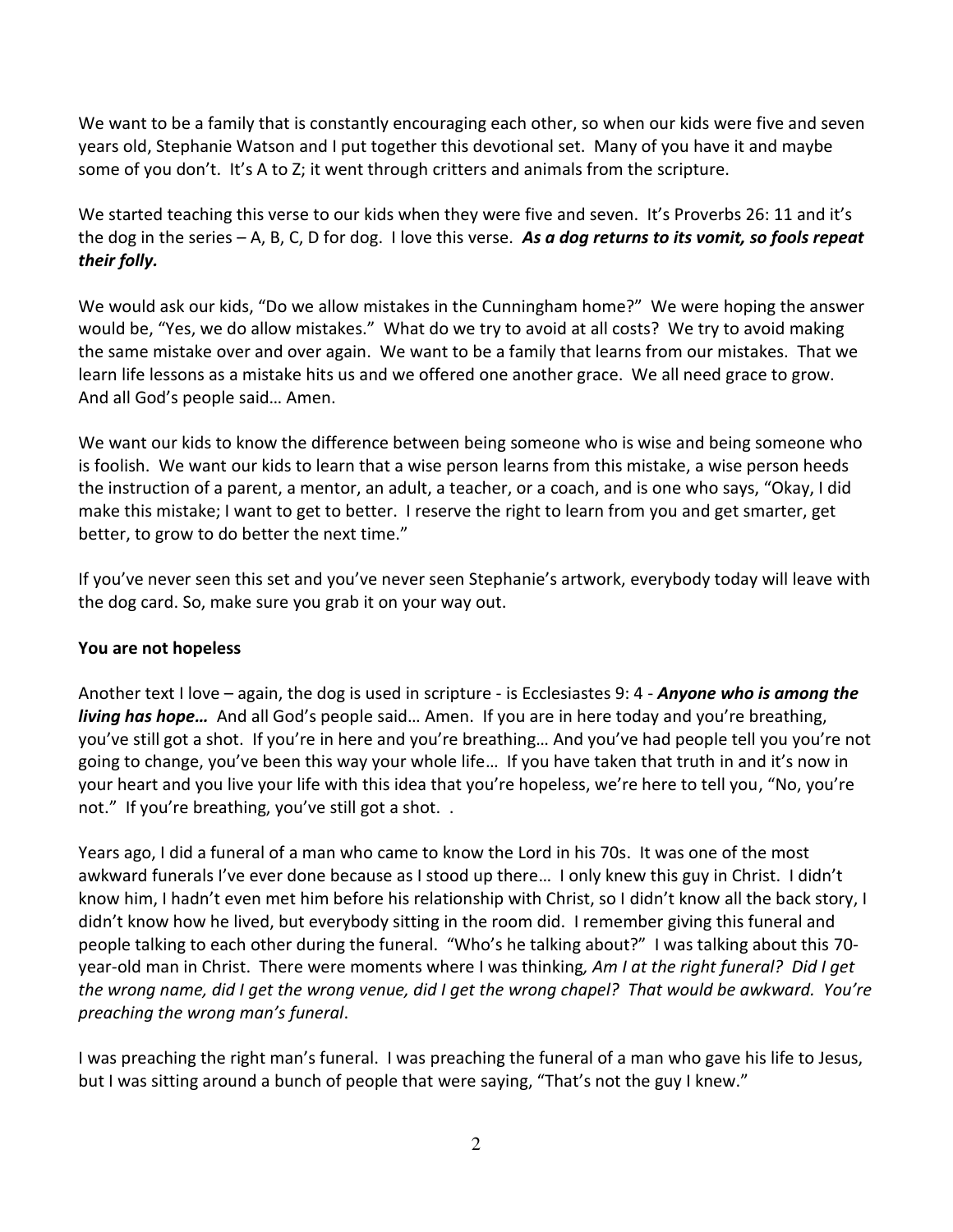I was like, "I wish you would have gotten to know him in Christ. I wish you would have had the time to meet him after he made a decision for Christ."

Then you get the people arguing that it was too late. "Let me tell you some stories…" That's what happened after the funeral. People would come forward. One guy… and I've got to clean up some of the language. I think the 11:00 would allow me to use the language, but I'm going to clean it up none the less.

A guy came right up to me and he said, "Who the heck were you talking about?"

I said, "Well, I'm going to check my notes, but I still think I have the right funeral."

He goes, "Let me tell you…"

I'm like, "You can tell me every terrible story you want, but I know Jesus makes all things new, Jesus breathes life into dead people, and I was speaking of a man who gave his life to Jesus."

So, at this church, we believe that *Anyone who is among the living has hope…* And to encourage you a little bit more at Christmas. …*even a live dog is better off than a dead lion!* In that day, the dog was not the domestic animal; it was a street dweller. And the lion was an esteemed beast. Solomon is saying here that if you feel like a dog, a street dweller, and you feel like nothing right now, just be grateful you're alive because you reserve the right to grow. You can still change. You can make different decisions, you can walk in wisdom and leave behind the foolish life that you've been living. That's better than having someone who has a name and they're dead.

He goes on in this text to say, "You're going walk into all sorts of buildings with names… The dead are eventually forgotten. That's why what you do for Christ is what matters." You've walked into buildings all over this town and buildings everywhere where names are above the door and as you walk through, you don't give a second thought to what that name means, who it is, or what they did. You just know they probably had money and they dedicated the building. But, we believe here that if you're breathing, you've got a shot and you reserve the right to grow.

Here are some core values of our church and this picks us up from last week when we talked about how no person, no situation is hopeless. You are not hopeless. I hope you take that deep in right now. Whatever your parents have said to you, whatever your siblings have said to you, whatever your grandparents have said to you, you are not hopeless.

Amy asked me to watch a new movie that was out, so we started watching the movie this weekend. It could be one of the most depressing movies we've ever seen. It was taking us way down at Christmas. I go, "Can we watch Elf or something? This is bad." It was about a dysfunctional family… like a really bad, dysfunctional family. I was wondering if it got better. But I was getting that vibe… *It ain't gonna get better. It's literally going to get worse with every minute this movie goes on and leave us with no hope.* I hate movies like that.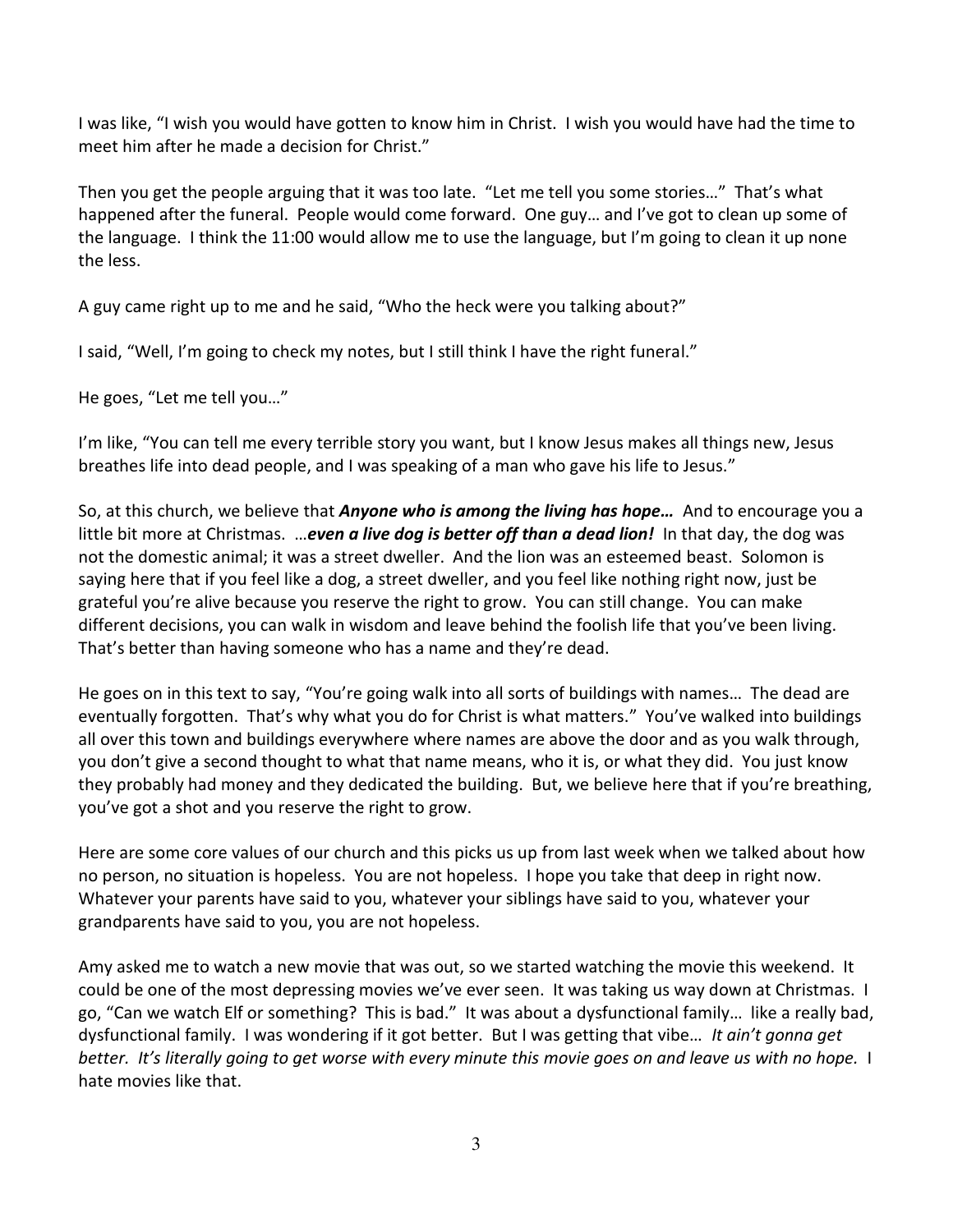It was about four kids being raised by very dysfunctional parents. This is the one line I remember from the movie. The daughter comes up to her mom and says, "Mom, you have to leave him." She was like 12 years old. "Mom, you have to leave him." And then she said these words that I'm exhausted hearing. These words just wear me out and I'm done with them. She said this to her mom, "He's never going to change."

If you believe that, if we as a church were to believe that, why are we here? What are we doing here? If we believe people can't change… Some of you right now are thinking about that family member you're going to see in a few days and you've got 30, 40, maybe 50 years of history with this person. You've got history to say, "Bad decision, after bad decision, after bad decision." "He won't get a job." "She wont work." "She never takes care of her family." We believe Jesus breathes life into dead people. We believe Jesus breathes life into dead marriages. We believe Jesus breathes life into dead families. You are not hopeless.

## **We don't give up on you**.

We will not give up on you even when you do. It's our favorite thing to do in counseling around here when someone starts speaking lies out of their heart, something somebody told them about their value or worth. One of my favorite things to say is "That's a lie. That's not true." Then they want to argue against me trying to give the hope. Never bet against hope.

#### **It may take a while.**

This is what we do know as well, and this is a very important part of this whole process. You can change in a moment. I grew up independent, fundamental, pre-millennial, King James Version only Baptist. We did altar calls and watched a lot of lives change in a moment. I'm for it, I believe it can happen. But, typically, life change is slow. It takes you learning and growing and reserving the right to say, "I made this mistake, but this is not how I'm going to handle it the next time it happens. I've been expedient my whole life, but I've decided the next time I'm presented with this situation where I could just move the needle on the truth a little bit, I'm going to make the right decision, the principled decision because I'm going to be presented with this temptation again; I'm just going to know how to handle it." Life change is typically slow.

So, as we jump into Luke 2, here's what we need to know about the Christmas story and about every story you read in the scripture. Let us not get lost in the details of the narrative to the point we forget this is supposed to impact our life. **The Christmas story is more than details of the narrative, it gives us directions for life**.

I love this story. Moms in here today are really going to get this story. You're going to feel this story to every ounce of your being to the core of who you are. This is the summary statement of Jesus from the time we see him with Simeon and Anna at his consecration. We pick up now from that time to the age of 12.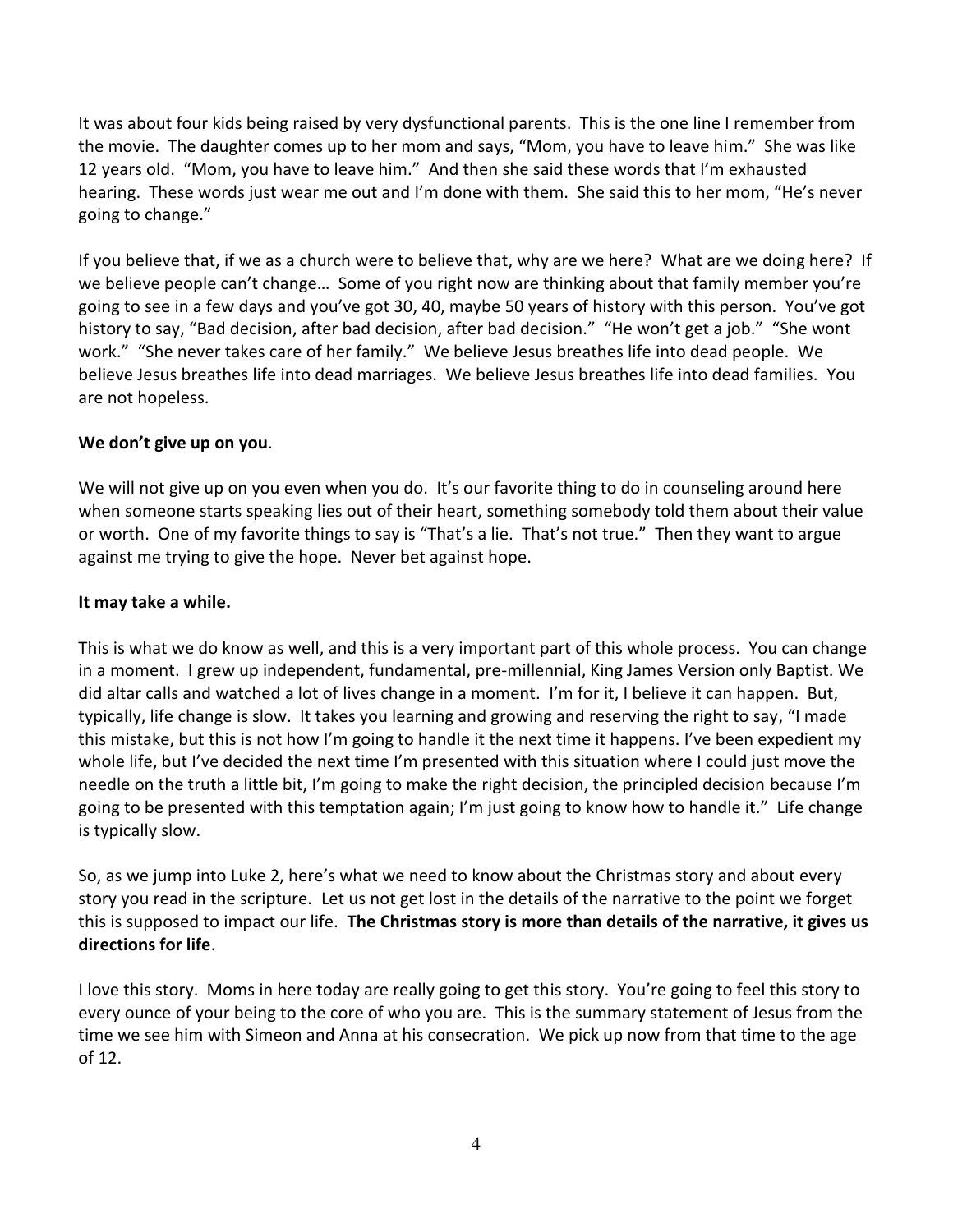Luke 2 - *[40](https://www.studylight.org/desk/?q=lu%202:40&t1=en_niv&sr=1) And the* (Christ) *child grew and became strong; he was filled with wisdom…* We're going to look at the word *wisdom* today. *…and the grace of God was on him.* Now we are going to pick up a story where I can relate to him. We also had a lot of people in the first service that could relate to it.

When I was three years old, my mom lost me at the Rosemont Horizon. It was at the Ringling Brothers and Barnum and Baily Circus. I called my mom… She goes to the first service. I called her this week because I was wanting to get the details.

I'm losing details of stories, so I said, "Mom, how old was I?"

She immediately replied, "You were three." Moms never forget details of any story about their children.

I go, "Mom, how long was I missing?"

Her text back was, "Forever." It was really like only 30 minutes.

Now the Rosemont Horizon is an arena; it's huge and it's the circus. Have you been to a circus? It can be quite intimidating. I saw my grandma in that 30 minutes, but the security guards would not give me over to my grandma. When I was reunited with mom… I'm telling you the story just like I did in the first service. In the first service, I see my mom sitting back there wiping the tears from her face. I had to remind her, "Mom, we're good. That was 40 years ago."

I need you to know that all charges against my mom have been dropped. We don't allow her to serve in Critter Street. That was hard telling my mom that, but when she wrote on her application "I lose children," we said, "Well, we can't have you…" Isn't that terrible. There are moms out there going, "This is mean." I had to get my mom laughing because I said, "Mom, we're going to see a story today where Mary loses Jesus for three days… you're good."

Let's pick up with that story. *[41](https://www.studylight.org/desk/?q=lu%202:41&t1=en_niv&sr=1) Every year Jesus' parents went to Jerusalem for the Festival of the Passover.* It was commanded of the Jewish men to travel to Jerusalem three times a year for Passover, for Pentecost, for the Feast of the Tabernacle. But, by the time this story takes place and Jesus has come to the earth, it was down to one. The custom was to travel there once for Passover.

*[42](https://www.studylight.org/desk/?q=lu%202:42&t1=en_niv&sr=1) When he was twelve years old, they went up to the festival, according to the custom. [43](https://www.studylight.org/desk/?q=lu%202:43&t1=en_niv&sr=1) After the festival was over, while his parents were returning home, the boy Jesus stayed behind in Jerusalem, but they were unaware of it. [44](https://www.studylight.org/desk/?q=lu%202:44&t1=en_niv&sr=1) Thinking he was in their company…* The idea here behind *company*… In that day, they traveled in caravans, so there were dozens and dozens of people in this caravan. *…they traveled on for a day.* They live 80 miles from Jerusalem, but they probably traveled 20 to 25 miles that day. They get to camp that night and they start looking for Jesus. *Then they began looking for him among their relatives and friends.* Those who would be in the caravan.

Let's pause this for just a second because the comedian mind in me just goes nuts with this story. I want to say, "Joseph, you had one job to do and that was keep track of the Son of God. You lost the Son of God. Lose Ted Cunningham? No big deal. We'll have plenty of other people that can preach in heaven;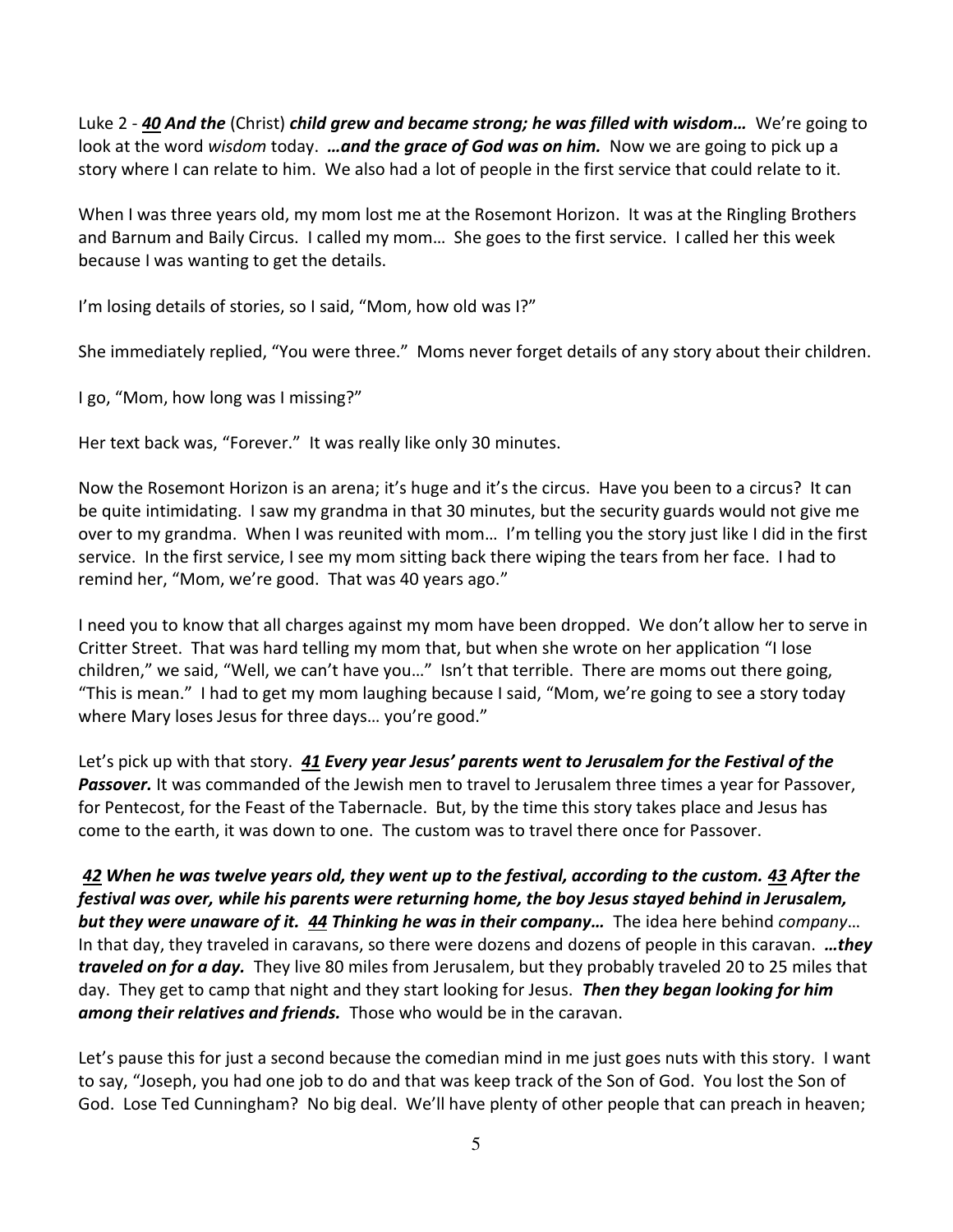we don't need Ted, but the Son of God…" Some of you don't like to talk about Joseph and Mary. If we have Catholics in here, just bring it down a notch. Mary is not God; we don't worship her, we don't pray to her. Anyway, I'm just going to move on. That was just kind of a parenthetical and I just kind of scooted that in around the side.

# *Then they began looking for him among their relatives and friends. [45](https://www.studylight.org/desk/?q=lu%202:45&t1=en_niv&sr=1) When they did not find him, they went back to Jerusalem to look for him.* So, they are a day away and they've got to travel a day back.

Again, my mind just races with the conversation between Joseph and Mary. We don't have records of it, but I just have to wonder who was blamed. You know it was Joseph. You know it was Joseph fault. "We had one job to do." Do you think that years later, they're having a conflict about something… Do you think Mary ever brought this up? "Joseph, I don't want to bring it up, but you lost the Son of God. So, don't be pointing your finger at me." They have to travel back and now they're two days away from their son. Is any mom feeling the anxiety? Is any mom feeling the angst?

This happens, and it happened in our church about 12 years ago. I asked for permission to share this story and it's not important who it is, but Chris and Kim Vinton, years ago, when Ashton was eight months old… Kim came to church. She was here working in children's ministry and Chris was going to come later to the second service. Chris shows up to the second service and goes over to talk with Kim. Throughout the course of that conversation, Kim asks, "Where's Ashton?" Chris says, "I thought he was with you." Kim says, "I thought you were bringing him." Before you go judging... Chris, all charges were dropped there too. Their eight-month-old was still at home in the crib. Now I'll pick this up… I don't know if the Vintons are in here. I don't know; I didn't see them in the first service.

*[46](https://www.studylight.org/desk/?q=lu%202:46&t1=en_niv&sr=1) After three days…* So, you're good, Chris and Kim and my mom for those 30 minutes. Mom, you're doing a better job than Mary was at this point right here. Look at the Catholics. They do not like me talking about Mary. …*they found him in the temple courts…* Now this is very important because Jesus being lost is not the most important piece of this story; it's more what Jesus was found doing, that's the most important part of this story. …*sitting among the teachers, listening to them and asking them questions.* At 12 years old at this time, this would have been intense training for a young man before he was expected to take on his own faith at age 13. He's found learning and he's found listening and asking questions.

*[47](https://www.studylight.org/desk/?q=lu%202:47&t1=en_niv&sr=1) Everyone who heard him was amazed at his understanding and his answers.* And then Mary and Joseph show up. *[48](https://www.studylight.org/desk/?q=lu%202:48&t1=en_niv&sr=1) When his parents saw him, they were astonished.* We studied this word in Galatians. Paul uses this to speak to the believers in Galatia when they… They received Jesus and then the Judaizers came in… It's in Chapter 1. The Judaizers came in and began leading them away from Christ, who they started with, back to the law. Paul comes in with this strong word. "I am astonished."

The word *astonished* is a mixture of joy and frustration. How many parents in here have ever experienced joy and frustration in the same moment. Like, "What were you thinking, I'm glad you're okay." Your kid goes and does something dumb and you're relieved they didn't break anything or they're not hurt, but you're mad that they did it.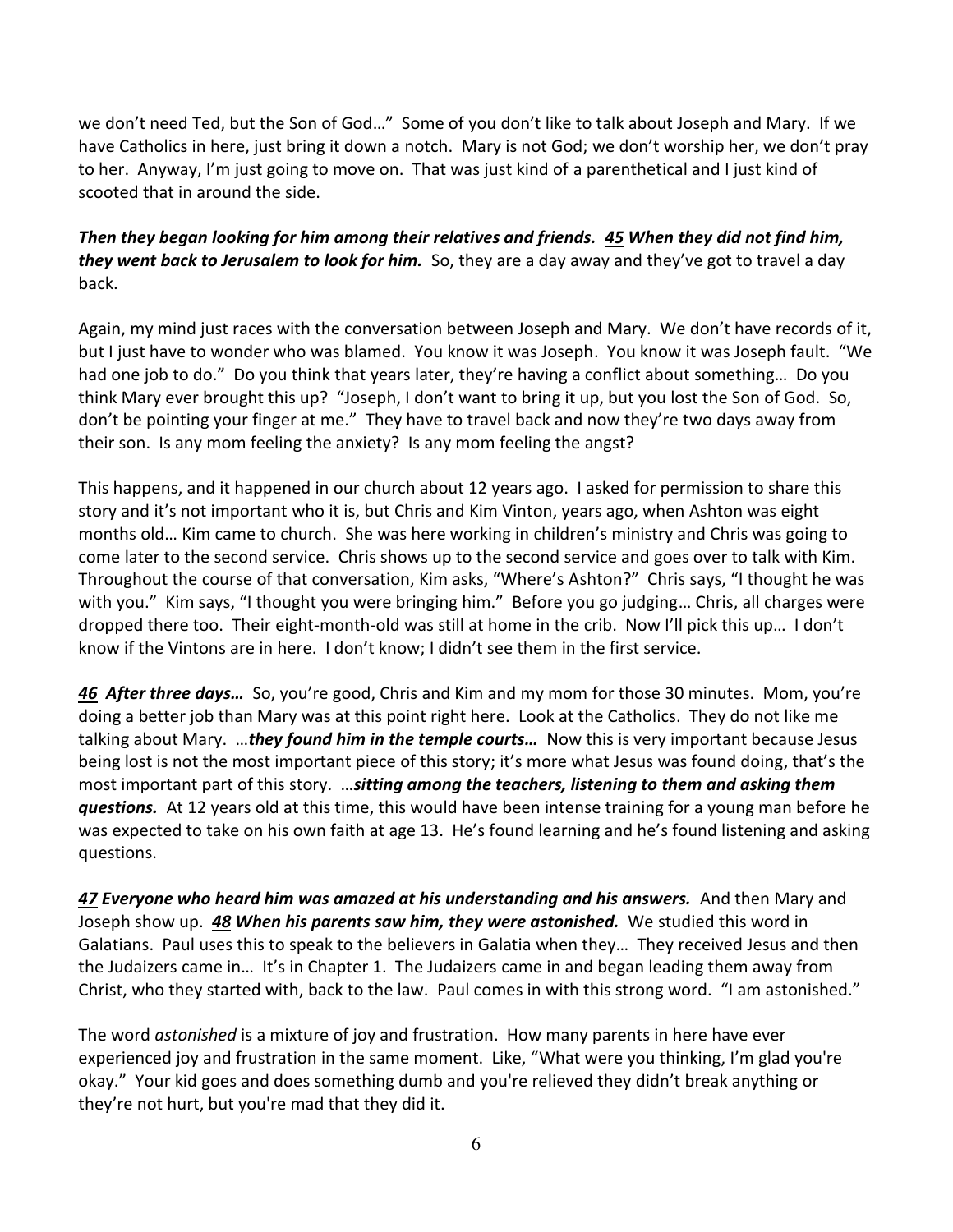Jesus' parents were astonished. They had this whole mix of emotion going on. I'm sure there was plenty of lively conversation on the way back down to Jerusalem to look for him.

 *His mother said to him…* I still don't know what tone I should say this in, but I think it was a sharp, scared, but relieved tone. I don't know. I don't think it was a calm tone. *"Son, why have you treated us like this?"* You're going to see Mary still hasn't fully grasped the mission of her son, but Jesus has. "*Your father and I have been anxiously searching for you."*

*[49](https://www.studylight.org/desk/?q=lu%202:49&t1=en_niv&sr=1) "Why were you searching for me?" he asked.* This should make perfect sense. *"Didn't you know I had to be in my Father's house?"* Remember, Jesus didn't say one word that was not given to him by his father. Everything Jesus said and did upon this earth was guided by his heavenly father. *[50](https://www.studylight.org/desk/?q=lu%202:50&t1=en_niv&sr=1) But they did not understand what he was saying to them.* They still hadn't fully grasped the mission that Jesus had grasped. Think about it. He's sitting there talking Old Testament. He's sitting there talking theology. He's sitting there talking about those who were waiting on the Messiah.

I think about this. The 12-year-old Messiah is sitting among them as they talk and debate and have conversations about the one who is to come. We are in Advent and Advent is the expectant waiting and preparation for the Messiah. And here Jesus sits among the Rabbis, the teachers of the law.

*[51](https://www.studylight.org/desk/?q=lu%202:51&t1=en_niv&sr=1) Then he went down to Nazareth with them and was obedient to them.* Most agree that Luke includes this so you know Jesus was submissive and never ever dishonoring of his parents. You might have picked that up with the way he questioned his mom. If you're a young person in here, I'm going to read Verse 51 again for you. Jesus was *obedient to them*. If you claim the name of Jesus – let's start there – honor your father and mother. Jesus was in full submission to his parents because he was the sinless one, the perfect one, he never would have dishonored his parents. He submitted to their authority in the home. *But his mother treasured all these things in her heart.*

Verse 52 is now the summary statement from that story until the time Jesus begins his ministry upon the earth at age 30. *[52](https://www.studylight.org/desk/?q=lu%202:52&t1=en_niv&sr=1) And Jesus grew in wisdom…* This is a tough one. I read scholars this week that said the idea of the sinless one, the perfect one, the second person of the Trinity growing in wisdom is an unexplainable mystery. It's easier to explain than just saying unexplainable when you really, truly understand what the word *wisdom* means. *…and stature…* So, he grew physically. *…and in favor with God and man.*

Out of this story today we take this idea of families that help each other grow, that we are growing in wisdom. *Wisdom* comes from an Old Testament, Hebrew word that means *skill*. In that day, an artisan would take raw materials and make something beautiful. The idea of wisdom is skill in taking whatever life throws at you: situations, circumstances, experiences, bad relationships, failure, success, whatever has been a part of your life… Wisdom is the skill to do something with that by applying God's word to bring glory to God. That's wisdom. Here's the biblical definition: Skillfulness in applying God's word to daily life. Wisdom begins with knowledge, yes, but it doesn't stop there. Wisdom says, "I know the word of God and when someone slanders me, I know how to skillfully deal with that." That's a wise person.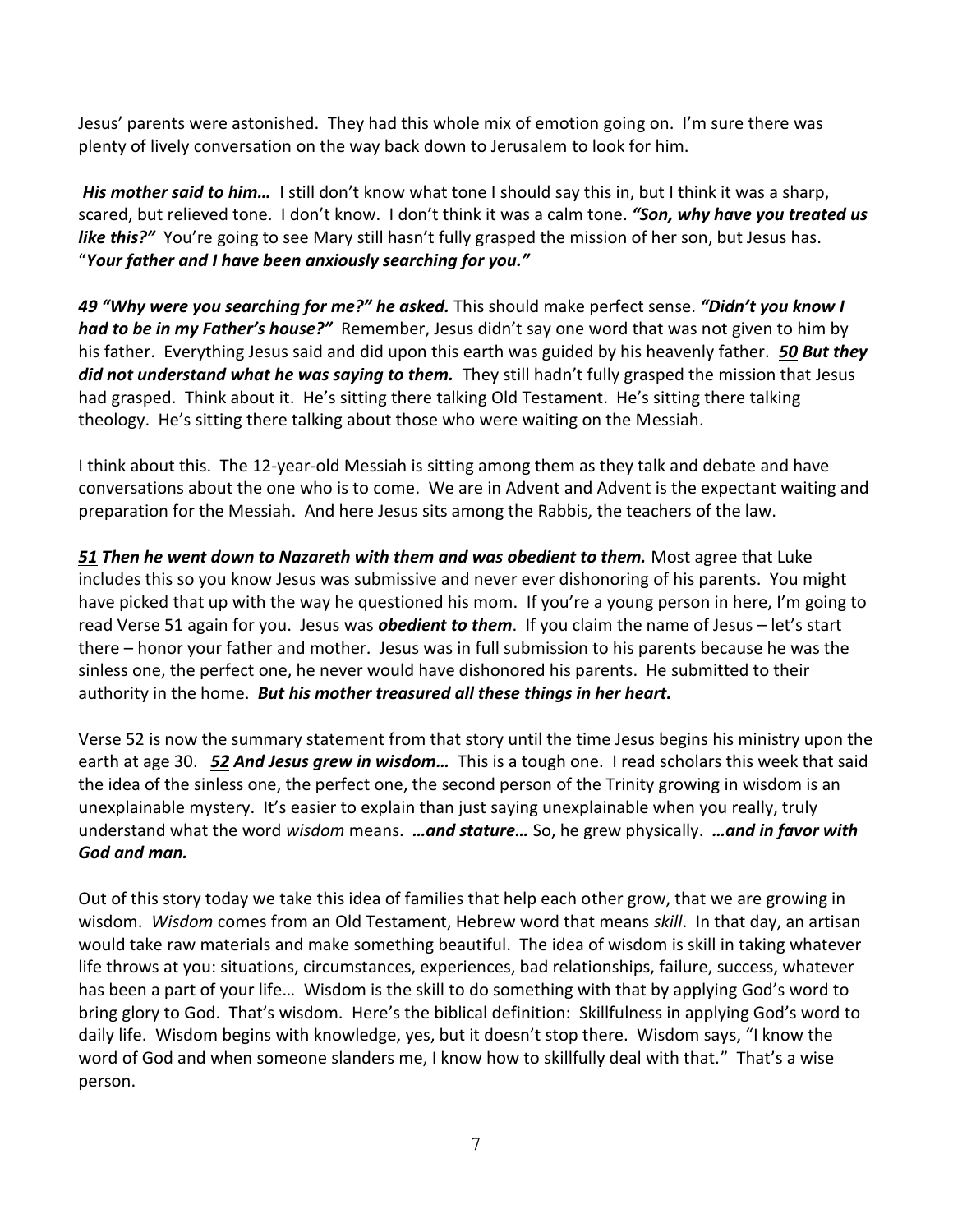Proverbs gives us plenty… We had this in our series called *Conversations*. It gives us plenty of ways to handle with wisdom someone slandering us. Use few words. Use kind words. Be understanding. A bad job. Getting fired from a job. Taking a promotion or demotion at work. Having a spouse saying, "I no longer love you. I don't want to be with you anymore." Having a child who no longer speaks to you or having a child make difficult decisions that you have to painfully watch. As life throws all of this at you that you have the skill, the wisdom to take the Word of God and apply it.

How many of you know – don't raise your and on this – someone who knows the Bible inside and out and yet they still live life as fools? This week… I didn't want to point and judge, but I kept thinking *Man, that guy knows the Bible way better than I do, but what's the struggle with translation?*It's orthodoxy versus orthopraxy. This guy knows orthodoxy. When is it going to match with his orthopraxy? We want to make sure what we say believe, we actually live out, that our belief and our behavior match. We want that. Orthodoxy and orthopraxy together, that's the skillfulness in applying God's word.

So, here's what we want to end with in this message today as we are families (double meaning there) … I want to be a family that everyone in our family reserves the right to grow and get better, that we have plenty of grace for the mistakes made, but that we learn from the mistakes we make and try not to repeat them in the future. But, we are also individual families connected together that are helping one another grow.

#### **Family Growth Plan**

Usually, at the beginning of every year, we talk about the five purposes of the church. Many leaders in our church said they thought Christmastime would be a good time to introduce these purposes to the church and as we talk about them again in January, let it carry through that people would make this a part of their family. So, I want to give you these five purposes. I believe these five can also be the foundation or the starting blocks for your family constitution.

Years ago, Gary Smalley, my friend and mentor and elder at our church, encouraged me to start this with our family. I think our kids were five and seven, so we convened the Cunningham Congress. I want you to convene your congress, and the holidays is a great time to do it. It's just "What do we believe as a family?" Not only what do we believe, but "How are we going to live it out?" You don't want to be a family full of beliefs and then the way you live has nothing to do with what you say you believe. That we would skillfully take what we believe and apply it to everything that happens in school, everything that happens at work, everything that happens in the community, everything that happens good and bad in our life, that we would be like artists who take all this raw material and do something with it that brings glory to God. And all God's people said… Amen. That's what we want for our families.

So, let this be the foundation if you've never done a family constitution. We have ten points in our family constitution. This is the base. I love number eight on our family constitution and it is "We will laugh together every day." If you've been here for any period of time, you know laughter is of high value to me, but laughter isn't the priority. What we're sharing here is the priority and I think about these purposes every day of my life and I have for about the last 20 years. As we make decisions here as a church and we put it on the table, we reserve the right to get better, to get smarter, and to grow in our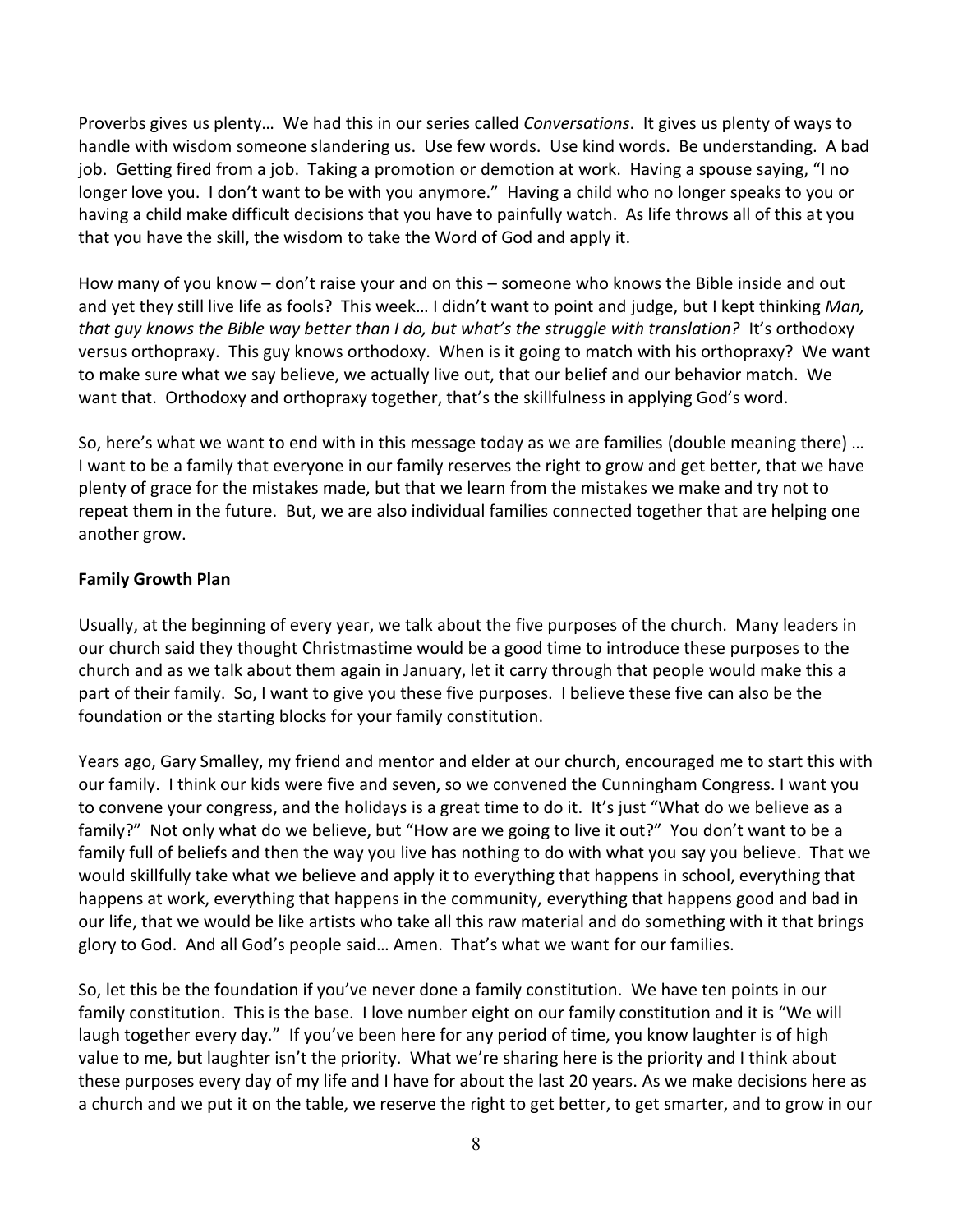relationship with the Lord. So, here's your family growth plan. We're putting them in the form of questions so you can ask them of one another as you are a family that wants to help one another grow.

## **Worship:** *Are we committed to Jesus?*

This is the only one our family can't decide collectively. It has to be decided individually. And I'm grateful in my family, with a 12-year-old and a 14-year-old, that both of them have decided to fully surrender their lives to Jesus and they want their lives to reflect life in Christ. That's our base. Worship is more than singing. It's is part of it – praising God – but it's making our life a sacrifice, a living sacrifice unto the lord.

# **Discipleship:** *Are we becoming more like Jesus?*

This one, we're deciding collectively. Again, are beliefs and behaviors matching? We're saying that it's not just what would Jesus do; it's what did Jesus say? We want our family to take on the life and words of Jesus. Are we reflecting Jesus?

My son, who is 12 years old, and I were having a conversation about a song that, as a family, we decided he would no longer listen to. Songs are fast these days. It's wasn't like *Photograph*: *"You can keep me inside the pocket…"* It's an Ed Sheeran song. That was terrible; I'll never sing Ed Sheeran from the front of Woodland Hills again. The seniors are like "Who?"

It wasn't that song, but it was as song that I said, "Hey, does this really reflect what we say we believe?"

Carson looked over at me and he said, "I don't see how it's any different than some of your country music."

I said, "We're not bringing country music into the conversation."

I think it's okay that a 12-year-old asks us questions about this. We say we believe this as a family, but what happens when we're humming or singing this song that doesn't reflect what we believe. Oh... Carson. He's probably going to be your senior pastor one day.

## **Fellowship:** *Are we spending time with others who are committed to Jesus?*

This is a big one. Are we spending time with other believers? The idea here is that we have other voices in the lives of our children. That's what I love about our church. We teach that the parent is the primary author of the child's heart and that anyone here that is investing in the life of your child right now, during this service, they are an additional voice in the life of your child. That's what we want; we want to surround our kids and surround our family with other families that are helping us grow.

As we head into 2018, we hope that for many of you, Woodland Hills goes from "the church I attend" to "my church." We hope you move from pointing out the Castle to people and saying, "Hey, you should go there; that's the church I attend" to "This is my church."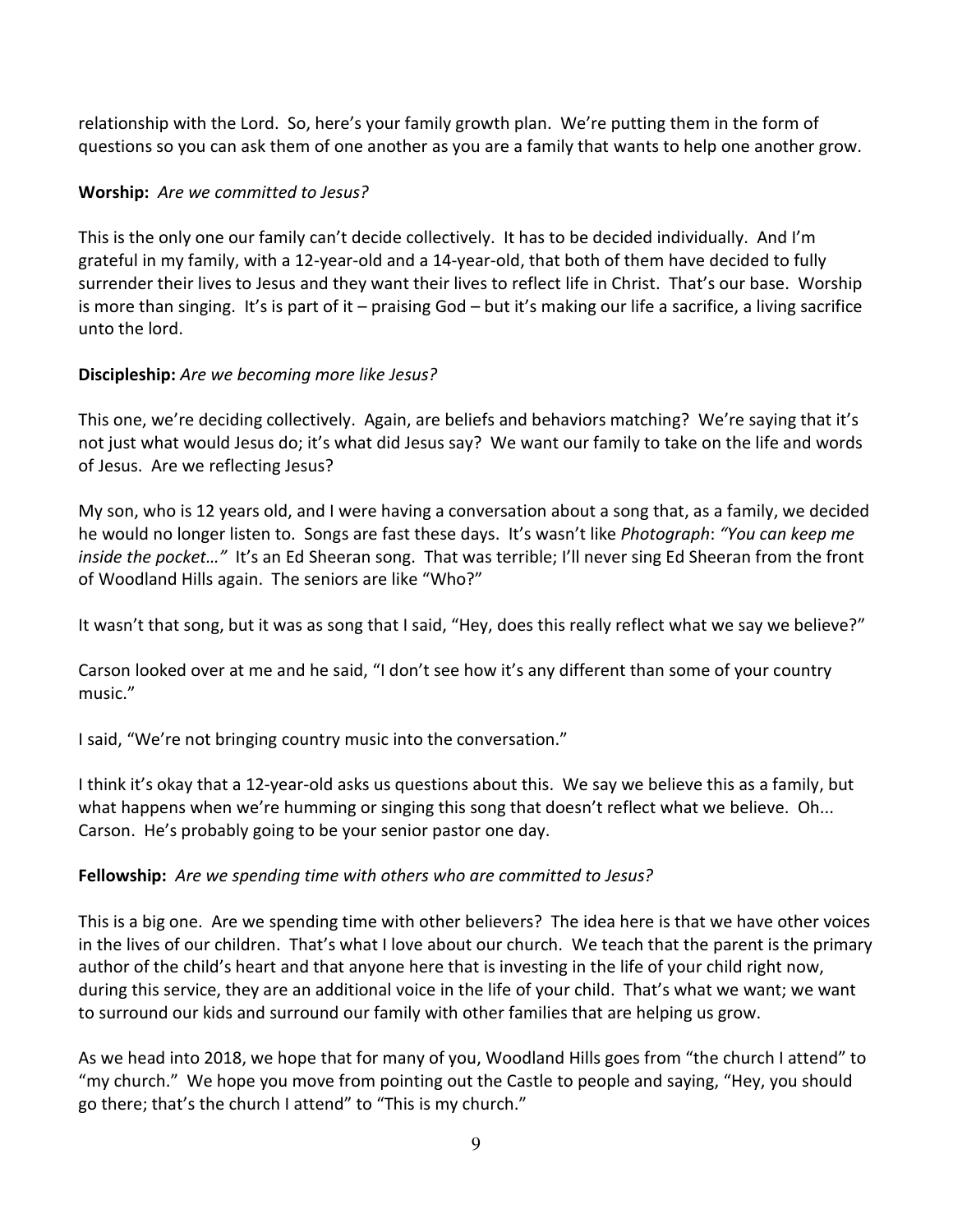A man named Dan was visiting Branson from Oklahoma. He was in the first service. He came right up to and sat down right next to me and said, "I need to tell you something. We've been coming Branson for years. No one has ever invited us to church. But, yesterday, we met a man named Tom Murphy."

Tom's wife won a gift and they are not here today. So, he invites people to church; he doesn't come to church. I don't know… I'm just kidding, Tom. I love you.

He said, "So, we came to church and what a wonderful experience. From the moment we walked in..." Let's hear it for our parking lot and greeters. "…to the way people interacted with us and worship taking us there." He goes, "Years ago, I had a mentor that said, 'If you don't tell someone what you're feeling about them, they'll never know.'" He said, "That's why I'm sitting here. I've just kind of lived by that the rest of my life that when I want to speak words of honor or high value over someone, I do it now."

Here's what I love. Woodland Hills is Tom's church. It's not the church he attends. Tom would say, "It's my church. I'm committed to it." That's what we want you to do. Be surrounded by families who are committed to the growth of your family in 2018.

## **Ministry:** *Are we serving others in the name of Jesus?*

The son of man said, "I did not come to be served; I came to serve." Are we giving our lives to those around us? Are we pouring into others? I'll just say it again as your pastor. Over the last few weeks, hundreds and hundreds of kids and families will have a Christmas because you bought gifts. The church is providing food. Your generosity… Every time we bring anything to you, you say, "Let's do it. Let's support this. Let's give to this." We don't say it flippantly around here, "Thank you for your generosity." We believe you are a generous group. So, continue to serve well. But, ask this of your family. Are we doing enough to serve in the name of Jesus.

## **Evangelism:** *Are we sharing Jesus with others?*

We can live it, we can speak it, we can spend time with other believers, but are other people hearing about Jesus because of the way we live and because of the words we speak to them? Are we bolding proclaiming the name of Christ to those around us?

Would you take these five questions and begin forming your family's growth plan for 2018? Would you begin a family constitution? Write down those questions, write down the answers. Grab the dog on the way out and have this with your grandchildren and with your children over the holidays.

Father, it's in the name of Jesus that we thank you for what you continue to do at our church. I thank you for Woodland Hills: here at the Castle, the Chapel, online. I thank you for stories like I heard today about Tom boldly inviting someone to say come and hear and learn and grow and worship with us. Continue to use this church family and this community.

Many are going to be traveling today and already are traveling this weekend to go and get ready for the holidays with family. I pray a blessing over our entire church family as they travel. I ask for great